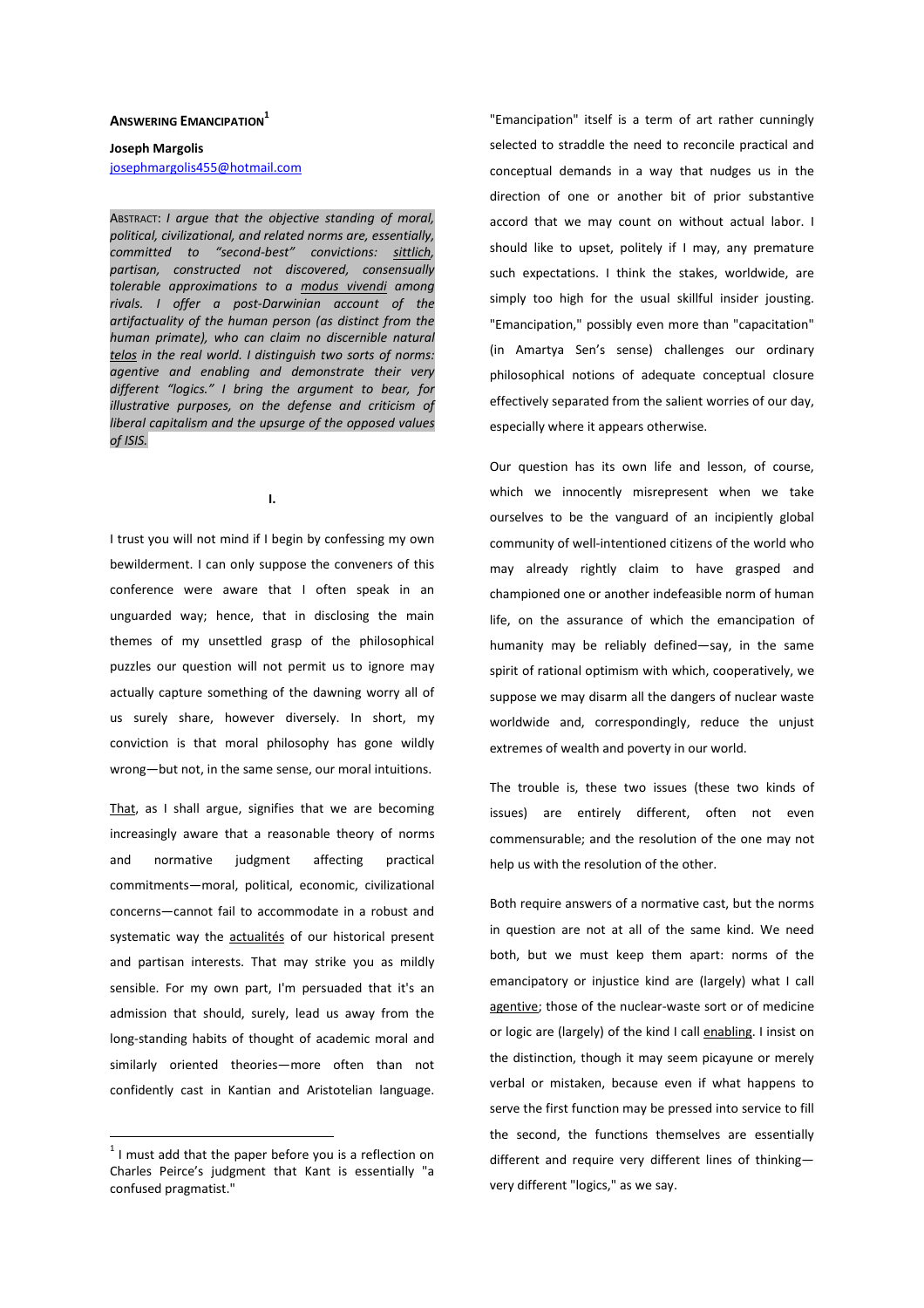Enabling norms—logical, causal, instrumental (whether, say, in medicine or inference or acquired skills)—are usually acceptably replaced by suitable non-normative paraphrases that service all our guesses at what the true agentive norms may be thought to be; whereas agentive norms, which we would like to believe capture the ultimate or essential telos of human life, cannot be confirmed beyond hope or belief or conviction or selfdeception and cannot be replaced by any form of nonnormative paraphrases. They can only be defined (if defined at all) by what, accepting an ingenious clue in Plato's **Statesman**, may be named a "second-best" resolution: an ideology, myth, invention, consensus, custom, prejudice, life-giving illusion (call it what you will) that we have no reason to expect will ever overcome the sheer scatter of history, fashion, diversity of experience, Bildung, or the hegemonic and contentious tendencies of human life itself. That's to say, we cannot live without agentive norms, but we have no assured way of confirming them: they are forever at war among themselves.

Norms of any kind are, I claim, thoroughly discursive, that is, enlanguaged—hence, also, as I shall try to show, artifactual; hence, also, reflexively constructed, not discovered in any manner open to the kind of testing favored in the empirical sciences. The conviction that we've captured (or approximated) the ultimate logic of human reason in these matters has never shown—and I believe cannot show—that there are, and must be, normative invariances of the right kind embedded (somehow) in the world or human nature, ripe for discovery. It's part of the slim argument I wish to recommend that such a conviction is hardly more than self-deception—a particularly dangerous delusion at this moment of history.

Conveniently, the normative comes in two forms: the agentive and the enabling. The agentive we require prescriptively, being the creatures that we are; but we cannot find a settled answer as to the validity of determining such claims. Agentive norms may be as compelling as you please, according to our lights; but their affirmation cannot yield exclusionary normative truths, apart from congruities involving enabling values and partisan conviction—for instance, with regard to viability and human tolerance and choice, which, accordingly, must make room for irreconcilable agentive norms that we find we must live with, seeing that we live among diverse societies that are likely to oppose our particular way of life. I take this to be the glory and courage of Hobbes's first concern (as Bernard Williams puts it), though Hobbes would have been more than merely mystified by the convictions of, say, ISIS, which, as far as I can see, might have proved to be the anticipation (on Hobbes's part) of a deeper polemos of agentive options fitted to an unruly world.

I'll come to the supporting argument in a moment: it cannot have been plausibly constructed on empirical grounds before the work of post-Darwinian paleoanthropology, though Plato's Statesman may be read prophetically enough. The human herd must rule itself, Plato suggests, though it cannot claim to have discovered the correct rules by which to do so! I view this as a much deeper finding than Hobbes's. Also, though read along Darwinian lines, it finally leads to the same Heracleitean conclusion. By contrast, enabling norms, precisely because they are paraphrasable in nonnormative terms (broadly speaking, logical or causal: that is, instrumental) may be as easily fitted (interpretively) to intelligent animal life as to our own, though animals, lacking language, cannot ponder normative alternatives as such. As we shall soon see, this is a remarkably important finding, one (may I say) that defeats Kant's model of the determinate discursivity of rational judgment at one stroke.

We are, then, creatures of habituation and opportunistic loyalties that typically masquerade as approximations to some changeless order of things. Ultimately, this explains the insuperable paradox of human self-legislation, which, then, obliges us to consider the prospects of a more modest reading of emancipation than our own ardor longs for.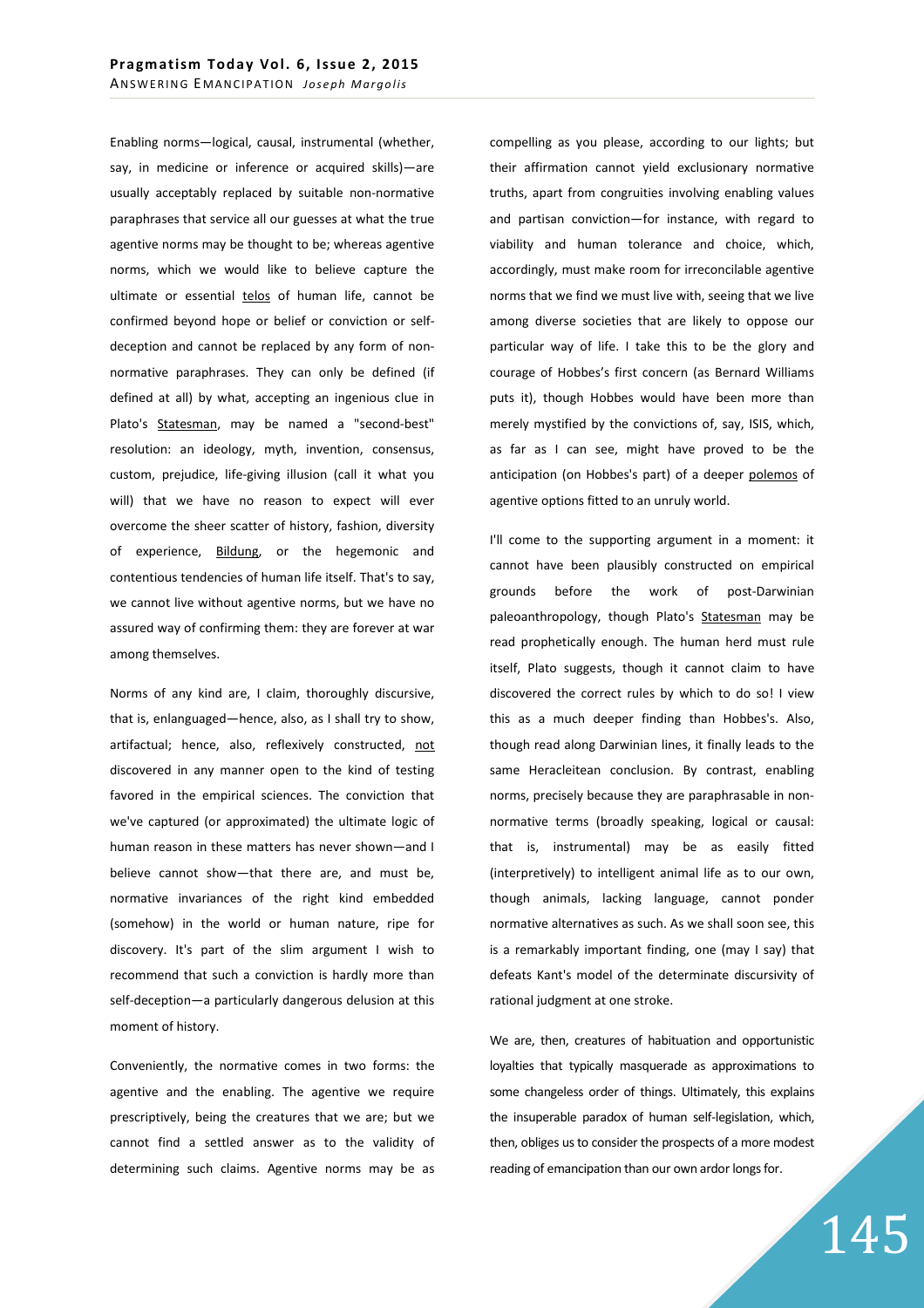The paradox may be grasped through different formulations. But what it finally discloses is the decisive fact that the very formation of "the human being" cannot be captured in exclusively biological terms: that is, the formation of the human primate simply does not conform to the model suited to the evolutionary account of any other animal species: the human animal is seriously "unfinished" at birth, and its standardly expected, reasonably complete formation requires the lengthy process of artifactually transforming (in good part, reflexively) infant primates into functional persons—a surmise that holds that the final phase of human evolution is already a hybrid phenomenon that disallows the separation of biological and cultural (that is, enlanguaged) formative processes. Where, of course, the invention of language and the transformation of the human primate into an apt person are simply the recto and verso sides of the same process.

This is a hypothesis distinctly bolder than, but indebted to, the conjectures of figures like Adolf Portmann and others associated with the "philosophical anthropologists"—and even Noam Chomsky's still largely biologized linguistics (to judge from his latest analysis of language). I claim, in short, that the analysis and validation of "emancipatory" norms and associated societal reforms (featuring, say, equality, justice, human flourishing) cannot be convincingly pursued without an appraisal of the import of Darwinian and post-Darwinian discoveries.

The upshot is that the question of emancipation, as with other moral and civilizational matters, is profoundly ineluctably, benignly—circular. I don't intend this to be read as defeating our attempts to answer the agentive question—any more than I would be willing to regard the inherent petitio of the epistemological regress to discount the evident achievement of our natural sciences. I hold instead that skepticism and knowledge (or understanding) are provisionally compatible in moderation: indeed, inescapably linked; so that a "second-best" solution of normative matters is inevitably

146

matched by a cognate modesty among the sciences as well. I call that concession, pragmatism, or an essential part of it—or the main thrust of its most promising contemporary innovations. It aims, not at "the true norms," but at a modus vivendi among disputed norms and functions cognitively in that sense.

We do have our normative convictions, to be sure: predictably, mine are probably much like yours, assuming (as I do) that we've been gebildet by similar caretakers—variants of the liberal tradition of the West. But I'm also persuaded that, even so, I must be speaking as a partisan or ideologue when I advance any first norm of how we should live our lives, no matter what that may prove to be. In fact, I take it to be the unintended lesson of John Rawls's transparent slippage from his A Theory of Justice to Political Liberalism and The Laws of Peoples. He makes a number of different starts, settling finally on his vision of a "decent" people (his term), which he realizes he cannot legitimate, except circularly, unless honest conviction is all we ever need. But would Rawls be willing to extend his gift to the Islamic State? (Somewhere, Rawls acknowledges that he includes the Muslims among his "decent" peoples.) But if he extended the courtesy to ISIS, he would have to deny even the "second-best" standing of his liberal vision. Hence, something close to "ultimate" agentive conviction separates ISIS from ourselves. I cannot see that rational conviction or decency or authentic revelation helps us here, except to sort out congenial and uncongenial convictions—viewed from our own vantage. Stalemate is essentially philosophical, certainly not political. Because war (of one sort or another) is a permanently pertinent political possibility that we can never completely discount. The partisans of moral confidence have never come to terms with the denial of foundational or privileged resources in either the sciences or morality. We discover the ideologies we and others are prepared to live by and with; but we cannot convincingly claim to have discovered which agentive norms are the true ones.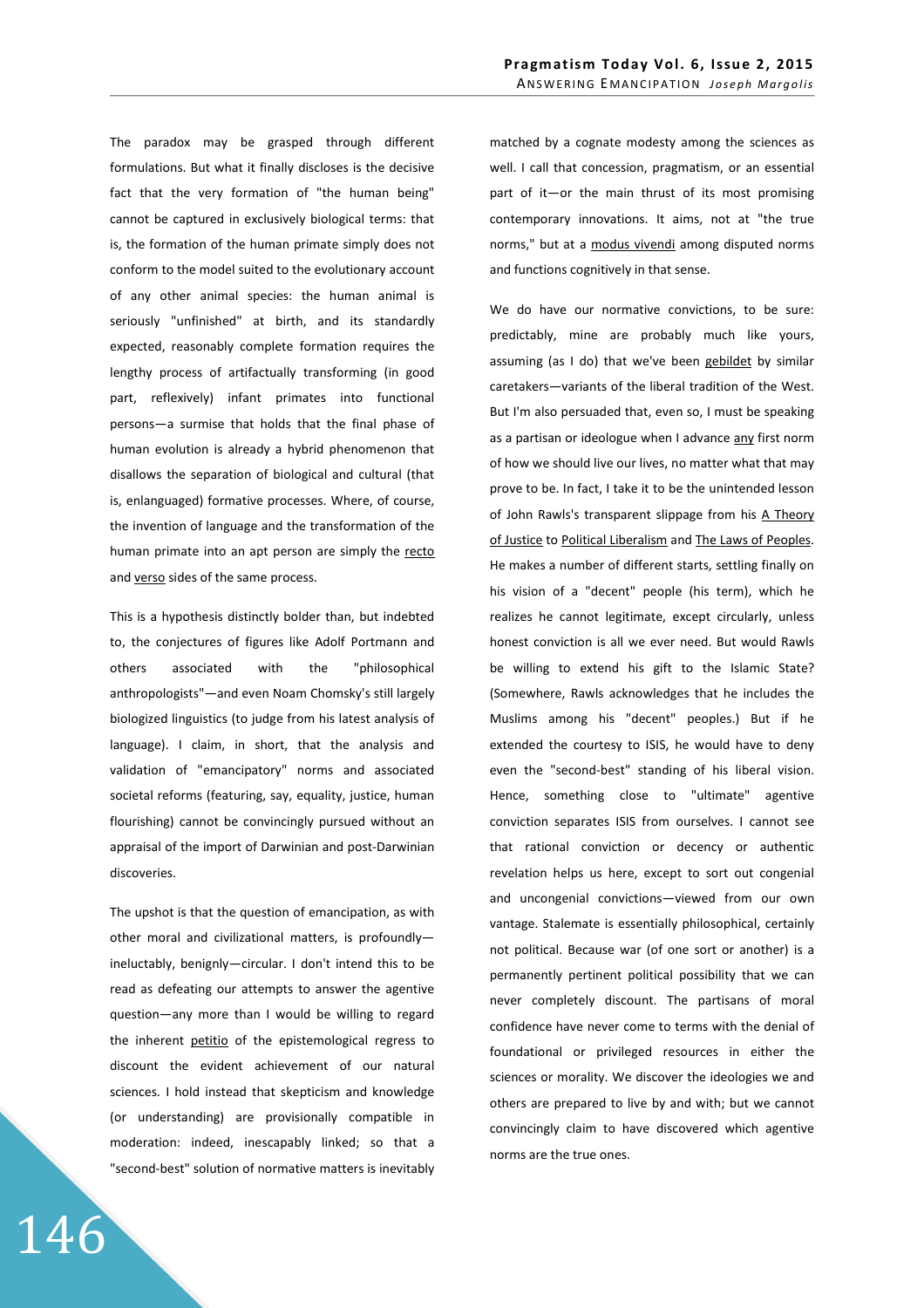If you concede the point, then globalism and universalism (which are hardly the same) cannot be more than the conceptual space in which emancipation (or equality or the ultimate dignity of the human being or the natural rights of man or any other agentive vision) confronts its equally committed opponents in terms of some potentially irreconcilable strife. I see no way of eluding the verdict, if Rawls's mildly conceded failure applies to every canonical moral philosophy. It's in this sense that we have never satisfactorily answered the frontal question of the conditions of possibility of any discourse intended to confirm the straightforward validity of one or another agentive norm. The Kantian phrasing is as good as any, provided we avoid Kant's own apriorist reading.

Here, other first findings begin to make themselves felt. For instance, the very formulation of the emancipation issue pretty well signals that, faute de mieux, its resolution requires assuming (or approximating to) the primacy of one or another version of the liberal democratic cause, even on the part of serious critics of liberalism unwilling to endorse Rawls's best proposals: Bernard Williams, for instance, or Raymond Geuss or Nancy Fraser or Axel Honneth or Richard Rorty or even Amartya Sen or Thomas Piketty. And, of course, if you admit that much, you cannot fail to find yourself entrapped in the decline of the supposedly confirmable liberal ethic into one or another of the sittlich ideologies congenial to the enabling vision on which a doctrine like that of Rawls's original thesis itself relied. I shall offer a stronger argument shortly. But consider, for the moment, that the emancipatory norm, however noble it may appear to be (in utopian abstraction), may be an essential thread within the contingent practices of Western liberal capitalism that can be shown to block its own realization through one "contradiction" or another.

I'm not clever enough, I confess, to invent an economy or politics to correct what many of us—again, within the familiar (that is, the tested) terms of the known variants of the union of liberal democracy and a capitalist economy—deem to be largely responsible for the injustices remarked: say, the stubborn but ever-widening disparity between the extraordinary wealth of a very few families at the top of the system, the seemingly irremediable poverty of a growing multitude at the bottom, and the noticeable disappearance of any gradually graded continuum between the two extremes. I'm obliged to ask the champions of emancipation how they can escape the charge of settling for no more than a utopian gesture, if they must address their best proposals to the same culprits they must ultimately oppose.

The divide may be on its way to becoming a structural defect of an evolving global economy in which the rational connection between promissory increases in money and credit (by financial and monetary stipulation) and real income (however construed) threatens to be effectively severed in fragmented and diverse ways that may become increasingly difficult to detect or control in real time, though its effects may be relied on to impoverish the already impoverished, as well as those of the so-called middle class close to the lower end of the range of earned wages, and also to increase the likelihood of ever-riskier extensions of credit and debt that no merely reactive market can expect to escape without succumbing to more and more disastrous collapses. Apparently, if we fail to set aside capital reserves large enough to offset anticipated such crises, we can expect to sustain losses, periodically, beyond the 2007-08 crisis, which might already have compared "favorably" with the Great Depression, if our questionable countermeasures had not succeeded at all.

If, then, you also allow for anticipated and unforeseen large and global accidents—the refugee problem in the Middle East, for instance, the increasing threat of failed states and radical Islam, the incipience of an unmanageable Ebola epidemic, the decline of the world's reserve of potable water, the rise in the level of the seas and oceans, resistance to curbing the disparities of wealth and poverty worldwide, the potential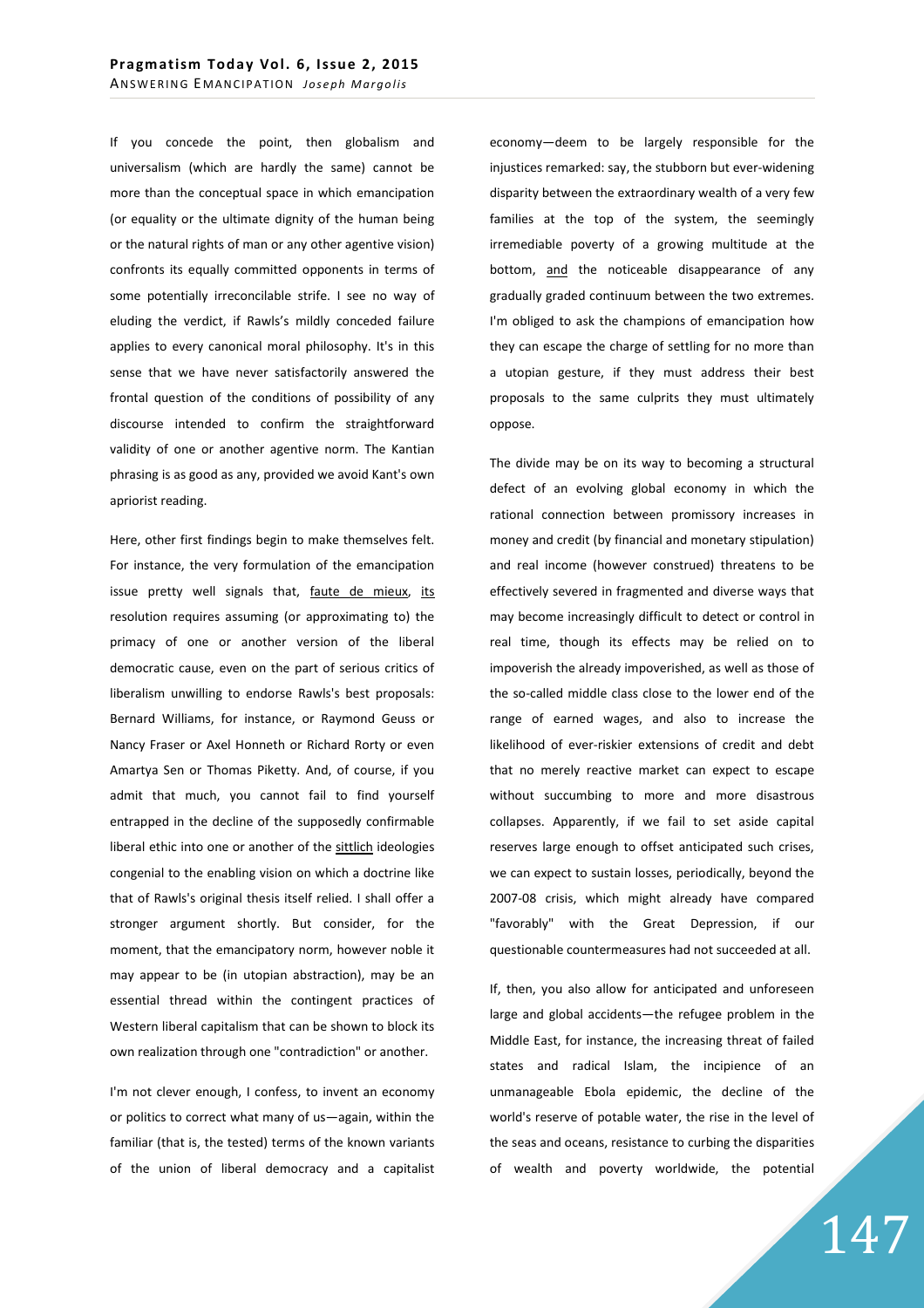extinction of marine life, the pollution of our living space, the sheer contingency of abrupt, unanticipated changes in (and the global consequences of) local power and market strategies and the inseparability of politics and economics locally and worldwide—then, even if we ignore specifically ethical questions, the increasingly brittle and unruly economy we now inhabit argues the unlikelihood that the corrective measures we still seem capable of enacting will be resourceful enough (under present conditions) to stave off the increasingly profound, long-term disasters the 2007 collapse is said to warn us to expect.

To read all this in the mildest way, with the question under discussion in mind, I frankly cannot see any nonutopian conjecture that does not anticipate the need to consider revolutionary changes affecting the conditions under which the emancipation issue has itself become wedded to the structural limitations of liberal capitalism.

I confess I'm not in the least attracted to the Islamic State's corrective vision. But its virtue—if I may speak this way—is its utter contempt for the rampant greed and self-deception of the entire Western vision, whatever the West's secular and religious variants may be. ISIS claims to be following God's absolute law—as opposed to man's worldly deceptions—but it itself proceeds (as of course it must) in a decidedly worldly way. I see no reason to believe its conviction is a fraud, though I also cannot see how the world can be expected to remain loyal to such a vision. Nevertheless, ISIS's response is, effectively, a non-utopian counterproposal to the West's market vision—the so-called caliphate the full significance of which we have yet to fathom. There's nothing comparable (along naturalistic or revealed lines) arising in the West that seriously addresses its own inherent "contradictions." I say we dare not ignore the alien charge, though even that must ultimately be decoded in terms more legible to the Western mind.

Certainly it's hopeless to consider ISIS's charge and claim in terms of its own revelation. It's not a question of its being stronger or weaker than Judeo-Christian claims; it's just that there are too many agentive absolutes of an utterly undebatable kind to conjure with. I freely acknowledge that, in the aggregate, in debating ultimate agentive norms, human beings are noticeably unlikely to restrict their arguments to the limits of naturalism, though capitalism (including state capitalism) is, effectively, the operative practice and vision of most of the world.

The contradictions of the capitalist ethos are at least as obvious in Islam as in Judaism and Christianity: one has only to keep the entire career of each of these religions in view to begin to grasp the remarkable uniformity of the viable peoples of the Earth. Slavery and peonage have reappeared in force, often in hidden forms, throughout the world, though certainly in the West, where it is usually denied; jihad and crusade are disturbingly similar; and the option of compulsory conversion to the true faith or summary execution of one sort or another, which was once famously enforced by Christianity, is now enforced by ISIS and similarly inspired movements.

Behind the historical gossip, the strongest premises constraining agentive norms include, I would say, the following at least: (i) there is no convincing channel of inquiry—cognitional, rational, instinctive or intuitive, sentimental, revelatory, or otherwise supported—on which the true and ultimate norms of human life can possibly be discerned or confirmed; (ii) the human species has no natural telos that can be reasonably and uniquely assigned the members of the species; (iii) the human species has no ecological niche or Umwelt, or place or function in nature, comparable to that of the regular cycle of life of other animal species, that can be said to constrain in any pertinent way the morally or normatively correct selection of one or another career among all conceivable options; and yet, (iv) fully formed human beings seem unable to pursue their lives without serious or sustained attention to the reasoned choice and defense of agentive norms, which, given the force of

148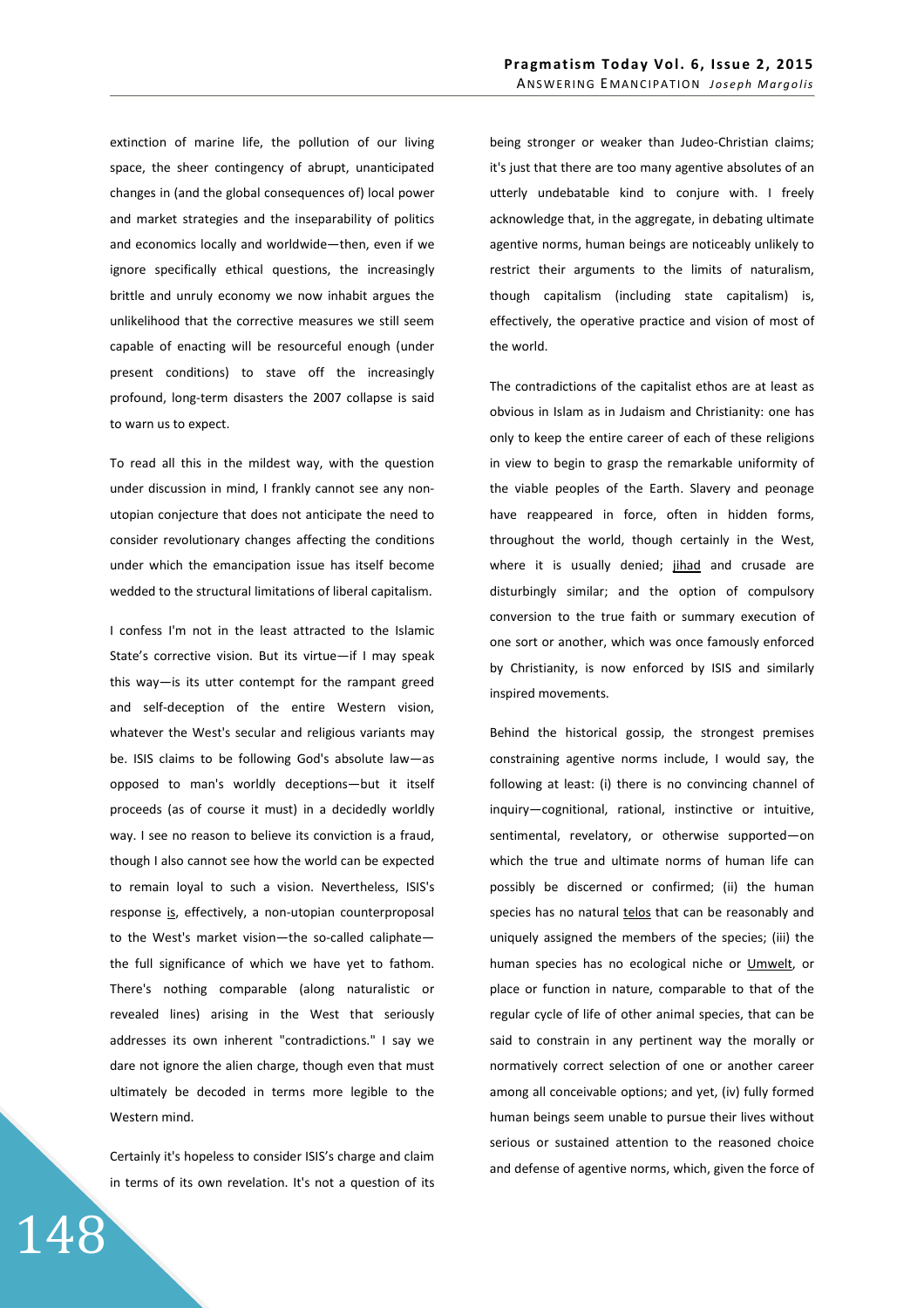conditions (i)-(iii), I would characterize as never more than "second-best." That's to say, norms that humans find viable or tolerable or reasonable or answering to their apparent interests, under the material conditions under which they actually live.

I account for the validity of items (i)-(iv) largely in terms of the findings of post-Darwinian paleoanthropology and of the developmental and cultural contingencies (historical, enlanguaged) that, in endlessly diverse ways, significantly qualify the unique form of human evolution. The single most important finding confirms that the evolution of Homo sapiens cannot be expressed solely in biological terms, but depends instead on the final intertwinement of the processes of biological and cultural formation responsible for the emergence (transformation) of human primates into artifactually formed persons- on the strength of which the human preoccupation with moral or agentive or civilizational norms itself depends. Also, improbable though the facts may seem to be, the "post-Darwinian" argument I favor depends almost entirely on empirical discoveries (prompted by Darwin's theory in the late nineteenth and a good part of the twentieth centuries; so that nearly the whole of the history of Western philosophy concerned with the analysis of human nature in modern terms can now be seen to have been essentially deprived of just those momentous considerations on the acceptance of which nearly all canonical theories of the human and the normative cannot fail to be significantly qualified—that is, reduced in their pretensions of objective discovery, without being utterly denied. The paleoanthropological evidence leads us to acknowledge the artifactuality of persons—accordingly, the artifactuality and diversity of agentive norms: alternatively, the thoroughly ideological, interest-driven status of such norms, within the shared space of other similarly qualified (and potentially opposed) norms and practices.

I venture to say that the entrenched patterns of canonical moral philosophy, pursued most doggedly in our own time by figures like Christine Korsgaard, who

claims to demonstrate that whatever may be salvaged from "Aristotelian" theories may be perspicuously subordinated to the evident validity and adequacy of freestanding "Kantian" accounts, and by attempts like those by Alasdair MacIntyre, committed to demonstrating just the opposite conviction along Aristotelian lines, have simply lost their seeming selfevident objectivity. Once you concede items (i) - (iii) of the tally already rendered, the standard colonizing tricks of academic views of normativity (ranging over every aspect of the philosophy of human nature) suddenly become transparently parochial, self-serving, drab, completely verbal. You may of course contest Darwin's theory; but you cannot merely deny or dismiss the philosophical consequences of acknowledging the rough adequacy of the neo-and post-Darwinian corrections of Darwin's original hypothesis. They oblige us to answer the charge that every would-be attempt to discover the ultimate agentive norms of human life may or must be irremediably delusive—without, however, disallowing some sort of reasoned construction of humanly acceptable norms under conditions of radically contingent history, Bildung, diversity of perceived threats and resources and entrenched convictions. (These are the constraints that confine us to "secondbest" norms.)

Theories like Korsgaard's and MacIntyre's cannot satisfy us any longer regarding the legitimation of first philosophy (post-Kant)—hence, regarding the effect of self-evidence of the normatively ultimate. They now appear as conceptual non-starters, once we admit the force of item (i) of the tally already rendered or whenever we admit that the choice of a satisfactory ethic cannot be separated from real-world contexts in which political, economic, and similar conditions of material existence qualify in an essentially local way the rational grounds on which agentive norms may be validated at all—at best of course, as "second-best." In short—add this as item (v) to our lengthening tally—a "second-best" validation of agentive norms requires our avoiding any merely utopian reading of the matter, as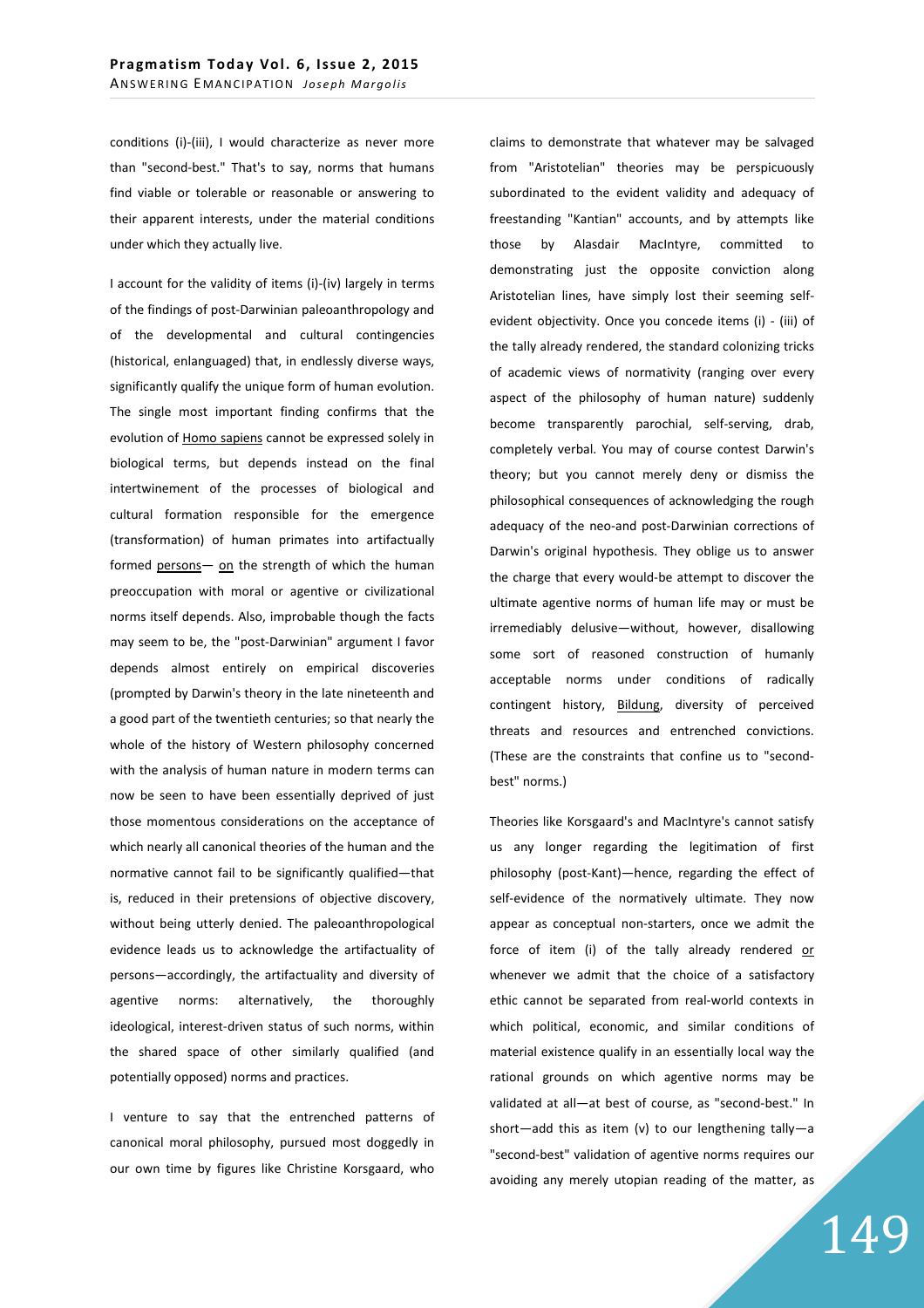well as accommodating the straightforward accessibility of matched enabling norms (as, notably, in Sen's advocacy of "capacitating" provisions, in opposing Rawls's argument regarding minimal human entitlements).

A second-best defense of agentive norms requires a proper sense of the viability of such norms; and, thus, in existential contexts, it requires as well a congruent account of their pertinently enabling norms. Construed this way—item (vi) let us say—the validity of agentive norms must be at least sittlich, or adapted from the sittlich (what may be called "customary morality": practiced but not evidentiarily confirmed as straightforwardly objective—unless circularly), prone to being accepted as itself sittlich, if it is not to appear to be merely arbitrary or the result of no more than one or another effective form of rearing or cultural entrenchment.

Of course, as already remarked—an objection directed against Rawls—this obliges agentive commitments to be deeply historied if viable at all, among the singular features of whatever we choose to save or serve or improve within the sittlich. One sees here the clear parallel between partisan enablement and Sen's treatment of the human rights issue in the defense of capitalism, under the terms of championing a liberal democracy. Think, for instance, of the resistance of large banks and states against continually strengthening (always laggardly) given financial reserves against excessive risks (the so-called Basel accords, for instance) in the face of forever-emboldened market ventures in need of inflated paper credits. All of this centers (in my idiom) on no more than enabling norms, without reference to the full-blown question of agentive norms. It's in the context of choosing agentive norms that the post-Darwinian evidence is particularly compelling, philosophically; and, of course, emancipation itself is largely a proxy for every familiar norm of liberal capitalism. In this sense, as I say, even enabling norms cannot entirely escape their being linked to the analysis (and choice) of agentive norms.

150

**II.** 

My own argument on normative questions depends entirely, if I may propose a conceptual economy, on the reasonableness of a single conjecture: namely, that the human person is not a natural-kind kind, but rather an artifactual, hybrid, though also perfectly natural transform of the natural-kind primate (ourselves) that we classify as Homo sapiens sapiens (interbred, it seems, fairly early in its prehistoric career, with Homo Neanderthalis, now extinct).

That thesis is inseparable from the critique of Darwin's own account of animal evolution, since, following the promising but too hasty or (still) too conservative a biologized treatment of the human person among the "philosophical anthropologists," the Darwinian model cannot possibly account, in any canonically convincing way, for the uniquely baffling features of the career of humankind—which is to say, with the emergence of the novel powers of the human person. For, biologically considered, the evolution of Homo sapiens, including the state of the human infant at birth, may be characterized (if you permit a figure of speech) as "anticipating" its own completion through the iterated mastery of language (among its infant cohorts), by way of the socially artifactual Bildung of its offspring.

Put more simply: it's my conjecture that the evolution of the human person (hence, the effective evolution of the human primate) and the evolution of natural language (hence, the evolution of the novel competences acquired, socially, by human beings) are the matched faces of one and the same evolutionary process, which yields a radically novel form of evolutionary emergence among animals. In my view, this strange turn accounts for the prominence of normative questions among humans—since, as I see matters, normativity is inherently discursive (enlanguaged), whereas animal interests (involving values and valuing, even the comparison of values, even a form of inference confined to the perceptual) never takes a specifically normative form (or does so only in the most minimal degree, in the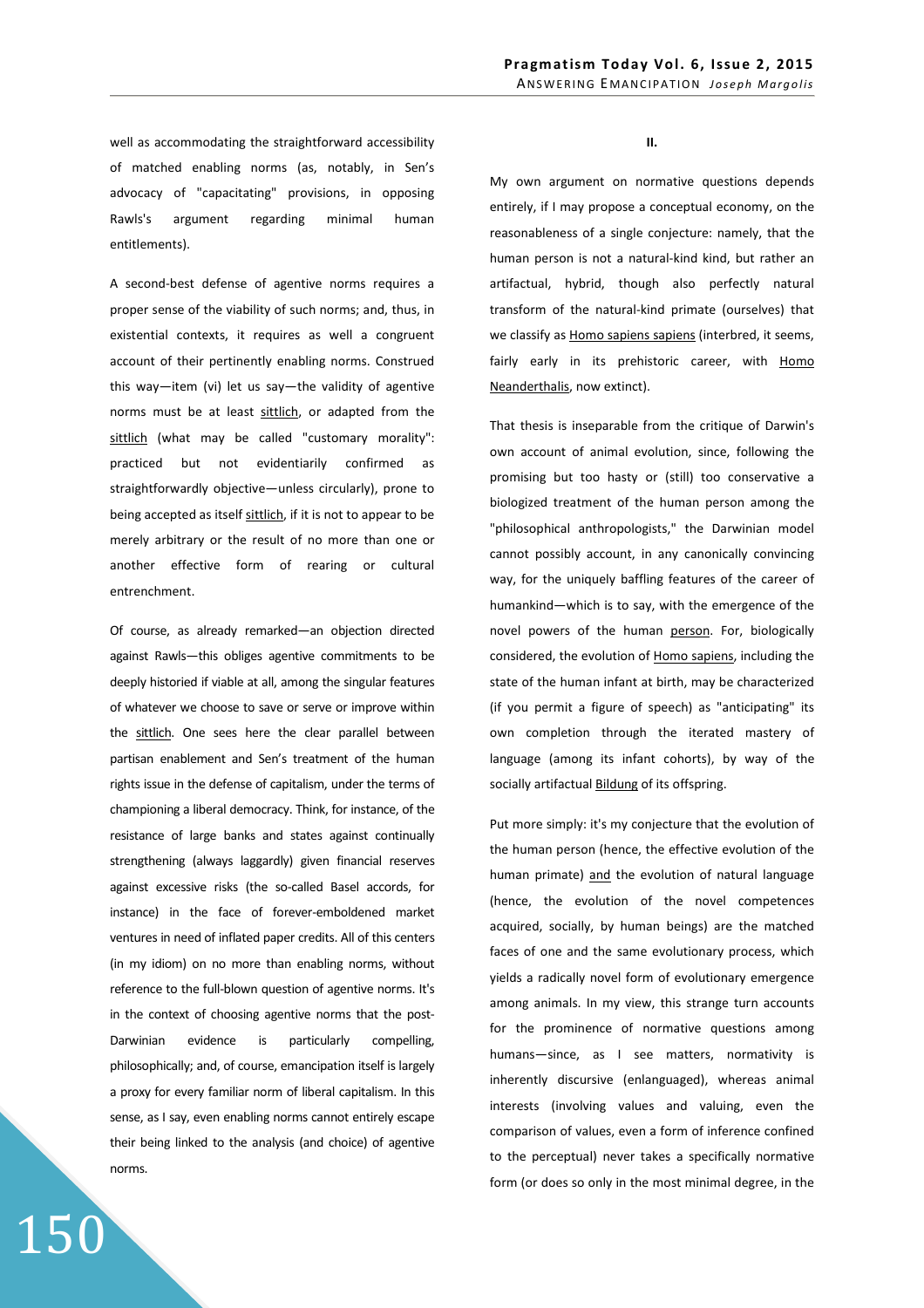sense that the communicative development of monkeys and apes—perhaps, also, of elephants and cetaceans may manifest only the most rudimentary beginnings of true language in the wild). Given this much, normativity (the application of which requires a developed ability to manage telically qualified processes of thought) must be fundamentally artifactual. There's more to the story that needs to be mentioned, but here, at least, you glimpse the often neglected premise on which the entire matter of the status of moral, political, economic, religious, educational, and civilizational values depend.

They depend, I say, on the ability of the sittlich to fill a conceptual void created by the distinctive oddities of human biology, which (in turn) expose the inflexibility and inadequacy of the Darwinian model when specifically applied to the evolution of the human.

A number of considerations seem particularly instructive here. For one thing, it is most unusual (almost unheard of) to invoke Darwinian and post-Darwinian factors negatively, as regards the determination of agentive norms; that is, as not supporting (in any evidentiary way—indeed, as subverting) the very idea of discovering the true agentive norms of the species. This seems to be the proper lesson to be drawn from the pioneer work of figures like Helmuth Plessner, Arnold Gehlen, and Adolf Portmann, collected as the "philosophical anthropologists." Call that the "artifactuality thesis," meaning by that that agentive norms cannot, on Darwinian grounds (contrary to the usual assumption), be derived in any way from a review of human nature construed in merely biological terms. I freely admit that general enabling norms—for instance, medical norms may be reasonably ascribed the human species. But medical and other enabling norms are bound to be conditioned by prior agentive decisions or homeostatic or self-maintaining regularities thought to be needed for just about any effective agentive commitment.

Secondly, on Darwinian grounds, the human primate utterly lacks an ecological niche, an Umwelt (all but obligatory for advanced animals), in accord with which something akin to norms of natural flourishing may be thought to accord with the imputed telos of each species (reconciled with a thoroughly non-teleological reading of natural selection).

If the human species were a standard species (which it is not), then agentive norms might be plausibly projected from the normal functioning of primate life—but not as matters actually stand, for instance in terms of the human neonate's utterly lacking the usual survival skills herd animals exhibit very shortly after birth. Call that the "positionality thesis," meaning, in opposing Plessner's inadequate formula about the human person, that neither the human primate nor the human person has any "natural place" in the world, which we could otherwise take for granted and from which we could derive man's essential agentive norms.

Thirdly, it's precisely the complete, prolonged dependence of the human infant's survival and development on the executive initiative and convictions on the part of mature members of the species (regarding the care and Bildung of neonates) that decides what to count as the agentive norms that are or ought to be in play. Accordingly, their objective standing depends entirely on the commitments of the guardian members of the species, those effectively responsible for the Bildung of children. But these are just the mature members of the species who have already been successfully transformed into functional persons hence, provided with agentive norms effective for the survival of the enabling society. Call that the "Sittlichkeit thesis," meaning by that that infants are born into societies of already transformed, artifactually hybrid persons, who, in mastering the language and enabled culture of their home society, acquire a grasp of its norms and enabling cognate practices. Here, as is wellknown, the decisive consideration is that there is almost no pattern of entrenched agentive norms, favored by humankind, that is not compatible with a tolerable form of societal survival. (This counts, for example, against the rather lame efforts of Axel Honneth—drawing on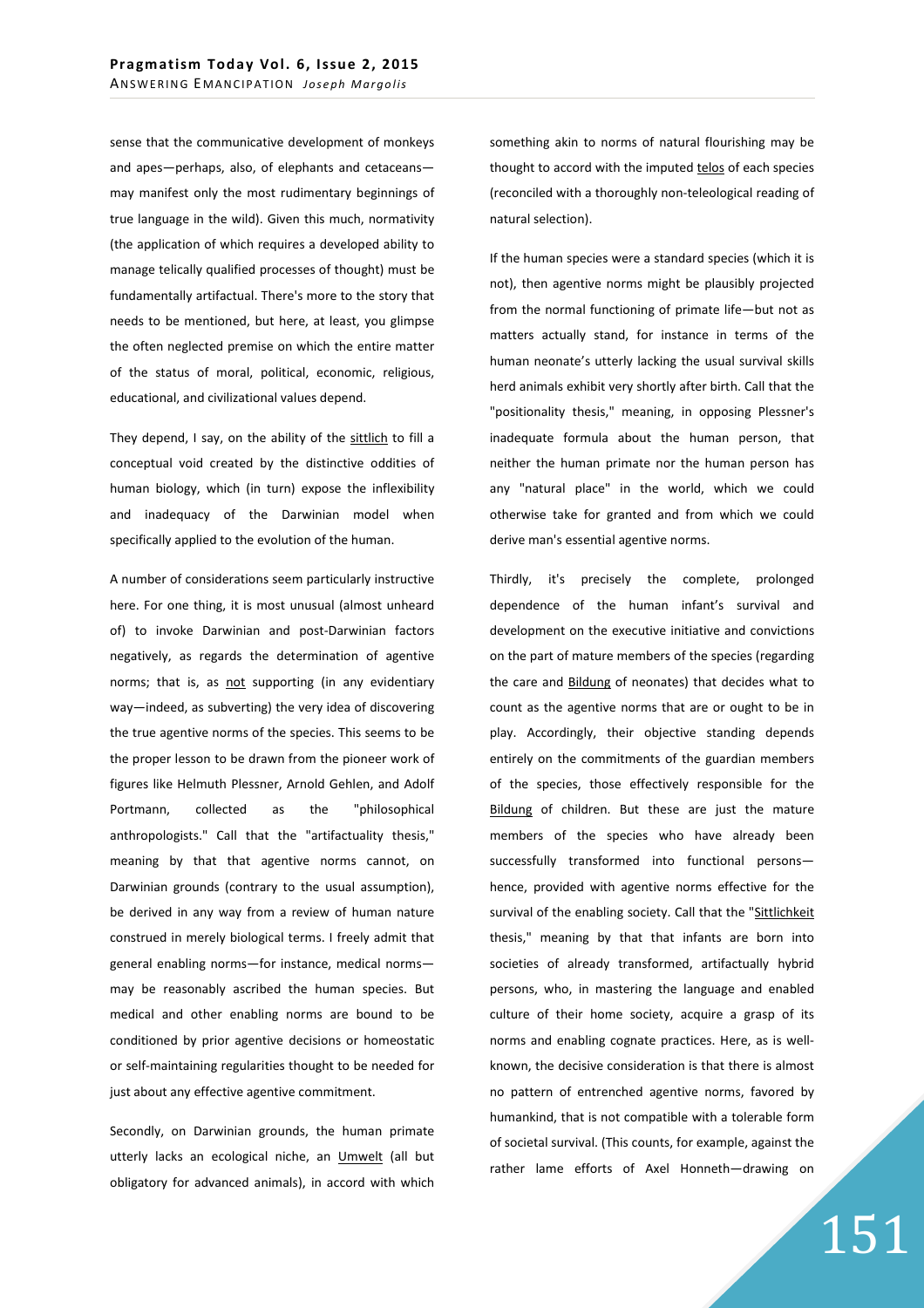Heidegger's resources, for one—to retrieve some form of an ethics of love or care from what Honneth identifies as the biologically grounded phenomenon of "recognition"—the recognition of intrinsic worth, apparently—meant to offset Marxist attacks on capitalist "reification"! I put this thesis in the same conceptual bin as MacIntyre's speculations about the phronesis of dolphins!)

This makes a tidy reckoning of the appearance of viable norms. But it makes it impossible to eliminate the heartfelt strife of fundamentally opposed agentive norms, particularly where Bildung includes convictions of revelation. Once you allow religious differences to have standing in the sittlich sense, it becomes impossible to suppose we could ever find our way to a strong convergence on agentive norms—unless by the vicissitudes of war. I take civilizational or religious wars (Samuel Huntington's conjecture) to be a palpable possibility. But if so, then, to my way of thinking, the revolutionary transformation of capitalism as a liberaldemocratic politics (very possibly only possible by way of war) bent on controlling the excesses of capitalism itself, may, as we now understand matters, be, itself, an attractive sittlich utopia that eludes us.

I find a philosophical lesson of the first importance here, a lesson almost universally neglected: namely, that there cannot be a convincing explication of the validating grounds of any society's (or any individual's) agentive norms that is not in general accord with the historied interests and ideological convictions of such societies and individuals—or, realistically projected from the sittlich norms embedded in a given or neighboring society's mode of Bildung. It's not part of my theory that this directly yields the right way to determine valid agentive norms; but it is (I believe) the only way to secure their viability and enabling resources, in the light of the evolving history of similarly gebildet societies capable of both oppositional and congruent behavior. It's in such a complex setting—and only "second-best," as I say that the "objective" standing of agentive commitments can be vouchsafed at all.

Questions of morality and politics, therefore, are more nearly questions of sittlich expectation under the actual conditions of societal life than of relying on the findings of any supposedly independent confirmation of prescriptively objective norms. There are no universally valid agentive norms to be found. All pertinent claims are open to challenge (on conceptual grounds and) on grounds drawn from the relentless flux of history. The best—the "second-best"—resolution of agentive disputes (individual, inter-or intra-societal) tends to favor a modus vivendi, that's to say a modification of sittlich norms already tolerated as reasonably acceptable. A second-best resolution signifies, therefore, that, for one thing, the revision of a sittlich norm may reasonably aspire to acquiring sittlich standing itself; second, that, in doing so, it matches the standing of entrenched such norms; and, third (and most important), the theory confirms that moral and political (and related) disputes are, qua "objective" at all, dependent on the judgment of consensually committed, interested, partisan, ideologically persuaded agents willing to adjust their shared norms and practices, rationally (we may say), in conformity with their prevailing vision of the telic import of their executive form of life. Otherwise, their validating rationales (also sittlich) may require some form of war. I would not regard that as moral failure.

I cannot see how any program of liberally construed "emancipation" could possibly claim firmer grounds than these. I'm perfectly prepared to endorse such norms. The fact that a very large part of the population of the world is fairly robustly committed or attracted to such norms confirms their viability and second-best status. But the days in which its unconditionally "realist" or "rational" standing might have been taken for granted (or deemed to have been convincingly confirmed or seen to be self-evident) are simply gone: the Bill of Rights, the UN Declaration of Human Rights, and all similar affirmations are ideological avowals, not established truths or verdicts of any kind. To insist otherwise, I should say, given broadly post-Darwinian grounds,

152